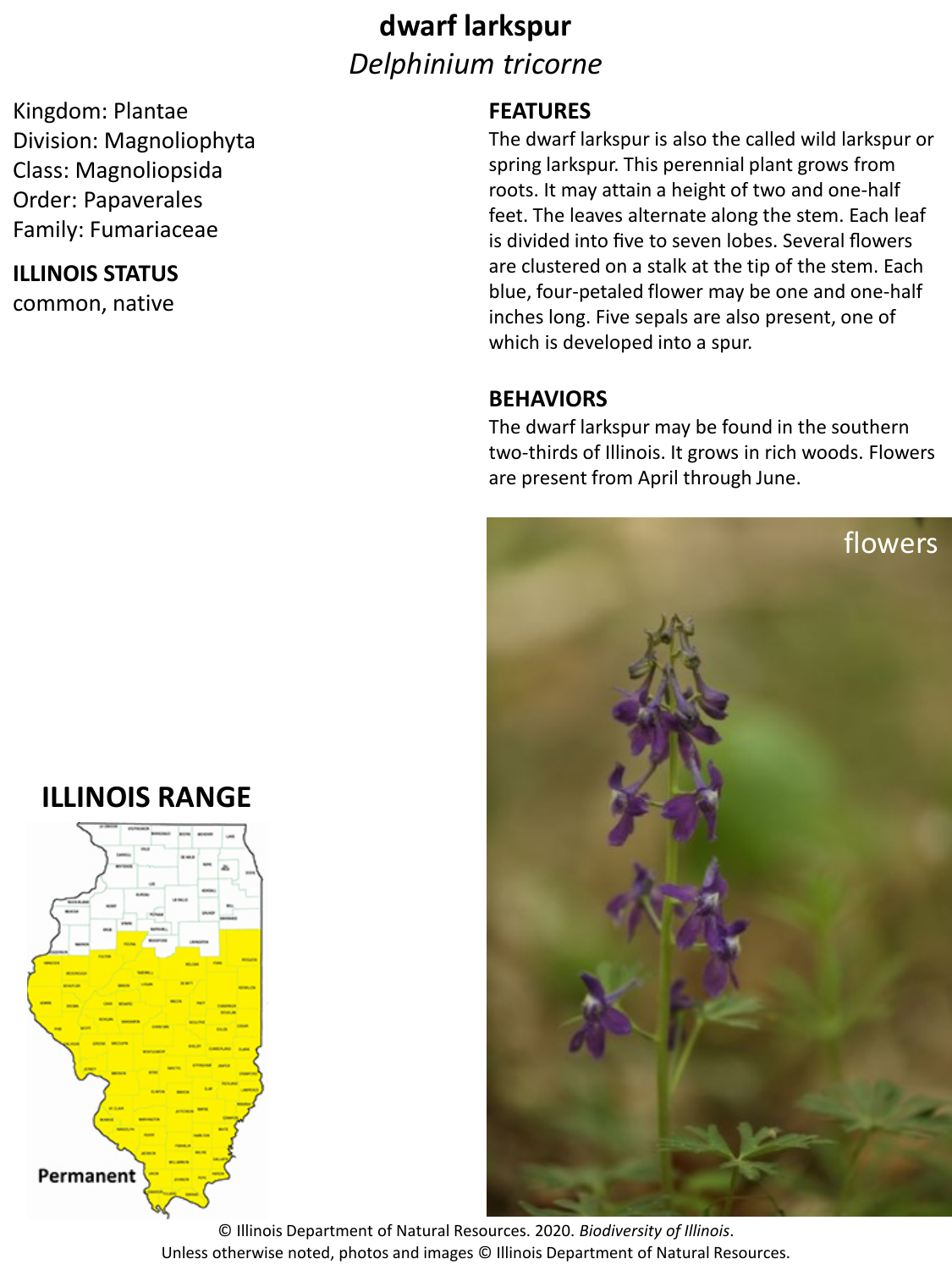

© Illinois Department of Natural Resources. 2020. *Biodiversity of Illinois*. Unless otherwise noted, photos and images © Illinois Department of Natural Resources.